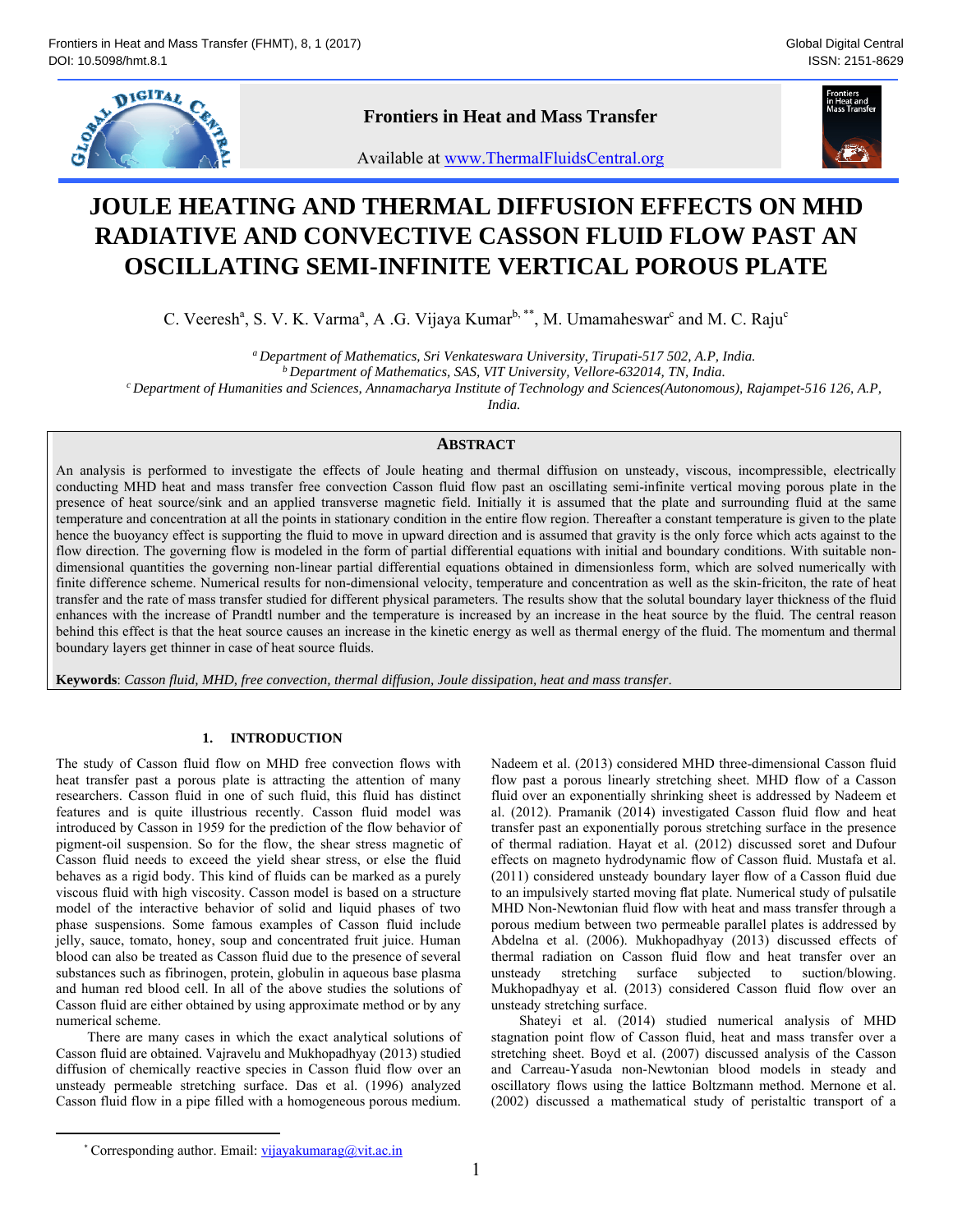Casson fluid. Bhattacharya (2009) studied boundary layer stagnationpoint flow of Casson fluid and heat transfer towards a shrinking/stretching sheet. Kumar and Varma (2011) studied thermal diffusion and radiation effects on unsteady MHD flow past an impulsively started exponentially accelerated vertical plate with variable temperature and variable mass diffusion.Casson fluid flow and heat transfer past an exponentially porous stretching surface in presence of thermal radiation is addressed by Pramanik (2013). Mustafa et al. (2014) discussed Stagnation-point flow and heat transfer of a Casson fluid towards a stretching sheet. Recently, Rushi Kumar et.al (2015) studied thermal diffusion effects on MHD heat and mass transfer flow past a moving vertical plate when the magnetic field relative to the fluid or to the plate.

# **2. MATHEMATICAL FORMULATON**

In this problem, we have inestigated the effects of Joule heating and thermal diffusion on unsteady heat and mass trasnfer MHD Casson fluid flow past a vertical plate in the presence of Porous Medium with uniform temperature and mass concentration under the influence of applied transvers magnetic field. The  $x^*$ -axis is lay hold having an alignment, such as the top is directly above the bottom in upward direction and  $y^*$  - axis is taken normal to it in the orientation of applied transverse magnetic field. Initially, it is assumed that the plate and surrounding fluid are at the same temperature and concentration in stationary condition for all the points in entire flow region. A uniform magnetic field of strength  $B_0$  is applied perpendicular to the fluid flow direction.



**Fig. 1 Physical coordinate system** 

The induced magnetic field is neglected in comparison to the applied magnetic field as the magnetic Reynolds number of the flow is taken to be very small. At time  $t^* > 0$ , the plate is given an oscillatory motion with velocity  $u^* = u_0 \sin(\omega^* t^*)$  in its own plane. At the same time, the plate temperature is raised to  $T_w$  and also the mass is diffused from the plate uniformly with spices concentration  $C_w$  as time advanced. The Joule dissipation is considered in the energy equation. The fluid is assumed to be gray emitting and absorbing radiation but non- scattering medium. All the fluid properties are assumed to be constant except the influence of the density variation with temperature in the body force term. Electric field and viscous dissipation effects are neglected. The constitutive equation for the Casson fluid can be written as (Mustafa eat al. [2011])

$$
\tau_{ij} = \begin{cases} 2\left(\mu_B + \frac{P_y}{\sqrt{2\pi}}\right) e_{ij} & \pi > \pi_c, \\ 2\left(\mu_B + \frac{P_y}{\sqrt{2\pi_c}}\right) e_{ij} & \pi < \pi_c \end{cases}
$$

Where  $\pi = e_{ij}, e_{ij}$  and  $e_{ij}$  is the (i, j)th component of the deformation rate,  $\pi$  is the product of the component of deformation rate with itself,  $\pi_c$  is a critical value of this product based on the non-

Newtonian model,  $\mu_B$  is plastic dynamic viscosity of the non-Newtonian fluid and Py is yield stress of fluid. Under these assumptions, the equations that described the physical situation are given by

$$
\rho \frac{\partial u^*}{\partial t^*} = \mu_\beta \left( 1 + \frac{1}{\gamma} \right) \frac{\partial^2 u^*}{\partial y^*} - \sigma B_0^2 u^* - \frac{\mu \phi}{k_1} u^* + \rho g \beta \left( T^* - T_\infty \right) + \rho g \beta^* \left( C^* - C_\infty \right)
$$
\n<sup>(1)</sup>

$$
\rho C_p \frac{\partial T^*}{\partial t^*} = k \frac{\partial^2 T^*}{\partial y^*} + Q(T^* - T_\infty) - \frac{\partial q_r}{\partial y^*} + \sigma B_0^2 u^{*2}
$$
\n<sup>(2)</sup>

$$
\frac{\partial C^*}{\partial t^*} = D \frac{\partial^2 C^*}{\partial y^{*^2}} + D_1 \frac{\partial^2 T^*}{\partial y^{*^2}} \tag{3}
$$

Cogley et al. have shown that, in the optically thin limit for a non-gray gas near equilibrium, the radiative heat flux is represented by the following form:

$$
\frac{\partial q_r}{\partial y^*} = 4(T^* - T_\infty)I \; \text{, where } I = \int K_{\lambda w} \frac{\partial e_{b\lambda}}{\partial T^*} d\lambda
$$

The initial and boundary conditions are

$$
t^* < 0: u^* = 0, T^* = T_{\infty}, C^* = C_{\infty} \quad \text{for all } y^* < 0
$$
  
\n
$$
t^* \ge 0: u^* = u_0 \sin \left(w^* t^*\right) T^* = T_W, C^* = C_W \quad \text{at } y^* = 0
$$
  
\n
$$
u^* \to 0, T^* \to T_{\infty}, C^* \to C_{\infty} \quad \text{as } y^* \to \infty
$$
\n(4)

On introducing the following non-dimensional quantities

$$
u = \frac{u^*}{u_0}, \ t = \frac{t^* u_0^2}{v}, \ y = \frac{y^* u_0}{v}, \ \theta = \frac{T^* - T_{\infty}}{T_W - T_{\infty}}, \ C = \frac{C^* - C_{\infty}}{C_W - C_{\infty}}
$$
\n
$$
Gr = \frac{v g \beta (T_w - T_{\infty})}{u_0^3}, \ G = \frac{v g \beta (C_w - C_{\infty})}{u_0^3}, \ Sc = \frac{v}{D}, \ \ R = \frac{w \beta}{k},
$$
\n
$$
E = \frac{u_0^2}{C_p (T_w - T_{\infty})}, \ Q = \frac{\vec{Q}v}{\rho C_p u_0^2}, \ F = \frac{4v I}{\rho C_p u_0^2}, \ \ S = \frac{D(T_w - T_{\infty})}{V(C_w - C_{\infty})}
$$

In terms of the above non-dimension quantities, Equations (1)-(3) reduces to

$$
\frac{\partial u}{\partial t} = \left(1 + \frac{1}{\gamma}\right) \frac{\partial^2 u}{\partial y^2} - Mu - \frac{1}{K}u + Gr\theta + GmC\tag{5}
$$

$$
\frac{\partial \theta}{\partial t} = \frac{1}{\text{Pr}} \frac{\partial^2 \theta}{\partial y^2} + Q\theta - F\theta + MEcu^2
$$
 (6)

$$
\frac{\partial C}{\partial t} = \frac{1}{Sc} \frac{\partial^2 C}{\partial y^2} + S_0 \frac{\partial^2 \theta}{\partial y^2}
$$
\n<sup>(7)</sup>

The corresponding initial and boundary conditions are:

 \* 0: 0, 0, 0 forall 0 0: sin , 1,C 1 at 0 0, 0, 0 as *t uTC y t u wt y uTC y* (8)

#### **3. METHOD OF SOLUTION**

Equations (5)-(7) are coupled non-linear partial differential equations and are to be solved by using the initial and boundary conditions (8). However exact solution is not possible for this set of equations and hence we solve these equations by finite-difference method. The equivalent finite difference schemes of equations for (5)-(7) are as follows: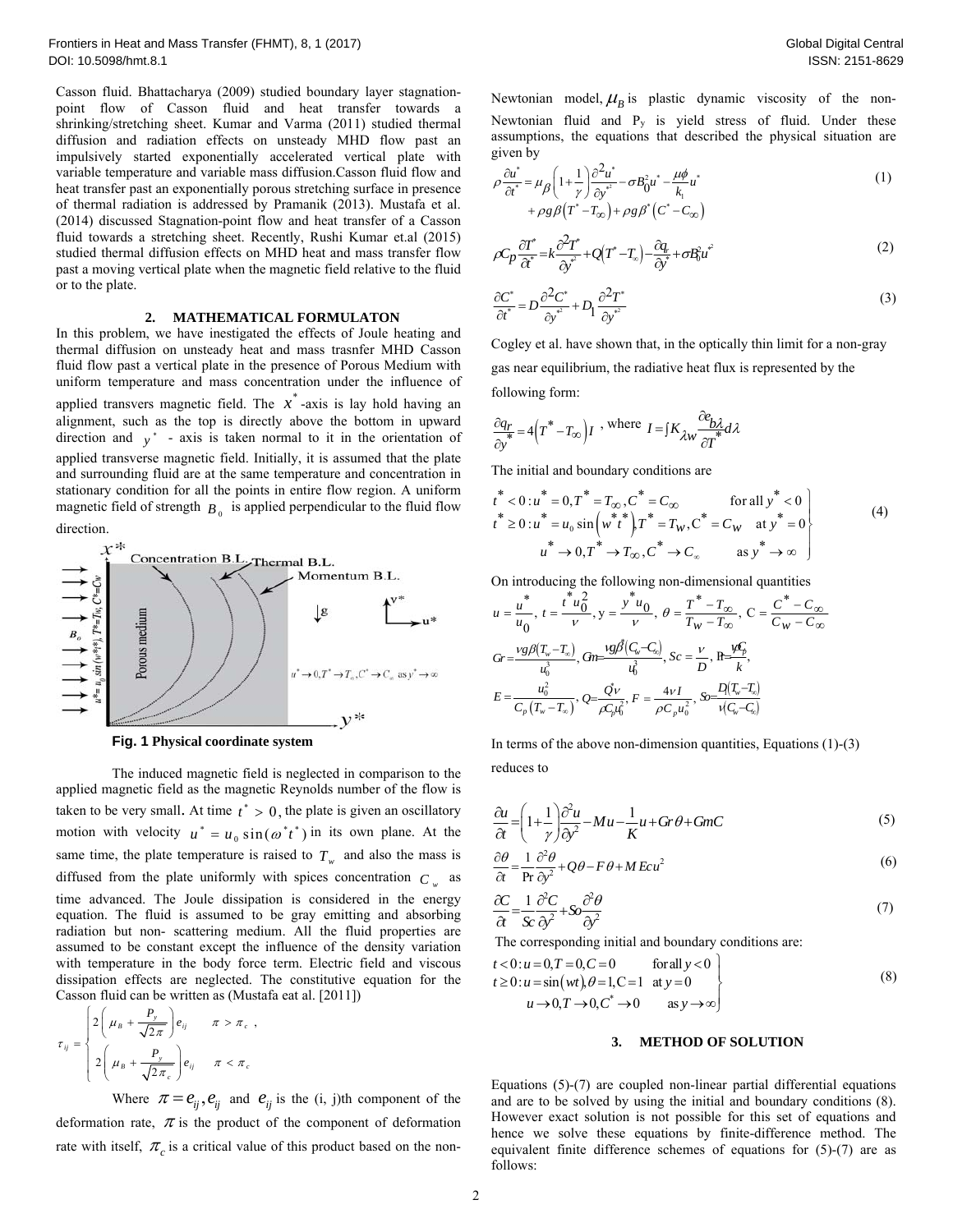$$
\frac{u_{i,j+1} - u_{i,j}}{\Delta t} = \left(1 + \frac{1}{\gamma}\right) \left(\frac{u_{i-1,j} - 2u_{i,j} + u_{i+1,j}}{(\Delta y)^2}\right) - M u_{i,j} - \frac{1}{K} u_{i,j} + Gr \theta_{i,j} + Gc C_{i,j}
$$
\n(9)

$$
\frac{\theta_{i,j+1} - \theta_{i,j}}{\Delta t} = \frac{1}{\Pr} \left( \frac{\theta_{i-1,j} - 2\theta_{i,j} + \theta_{i+1,j}}{\left(\Delta y\right)^2} \right) + Q\theta_{i,j}
$$
\n
$$
- F\theta_{i,j} + M E c \left(u_{i,j}\right)^2 \tag{10}
$$

$$
\frac{C_{i,j+1} - C_{i,j}}{\Delta t} = \frac{1}{Sc} \left( \frac{C_{i-1,j} - 2C_{i,j} + C_{i+1,j}}{(\Delta y)^2} \right) + Sr \left( \frac{\theta_{i-1,j} - 2\theta_{i,j} + \theta_{i+1,j}}{(\Delta y)^2} \right)
$$
(11)

Here, index i refer to y and j to time. The mesh system is divided by taking  $\Delta y = 0.04$ . From the initial condition in (8), we have the following equivalent:

$$
u(i,0) = 0, \ \theta(i,0) = 0, \ C(i,0) = 0 \ \text{for all } i \tag{12}
$$

The boundary conditions from (8) are expressed in finite-difference form as follows

$$
u(0, j) = 1, \theta(0, j) = 1, C(0, j) = 1 \text{ for all } j
$$
  
\n
$$
u(i_{\text{max}}, j) = \sin(w^*(j-1)^*\Delta t), \theta(i_{\text{max}}, j) = 1, C(i_{\text{max}}, j) = 1 \text{ for all } j
$$
\n(13)  
\n(Here i<sub>max</sub> was taken as 201)

First the velocity at the end of time step viz,  $u(i, j+1)$ ,  $(i=1,201)$  is computed from (9) in terms of velocity, temperature and concentration at points on the earlier time-step. Then  $\theta$  (i, j +1) is computed from (10) and C  $(i, j + 1)$  is computed from (11). The procedure is repeated until  $t = 0.05$  (i.e. j = 500). During computation  $\Delta t$  was chosen as 0.0001.

#### **Skin-friction:**

The skin-friction in non-dimensional form is given by \*

$$
\tau = -\left(1 + \frac{1}{\gamma}\right) \left(\frac{du}{dy}\right)_{y=0}, where \ \tau^* = \frac{\tau}{\rho u_0^2}
$$

#### **Rate of heat transfer:**

The dimensionless rate of heat transfer is given by

$$
Nu = -\left(\frac{d\theta}{dy}\right)_{y=0}
$$

**Rate of mass transfer:** 

The dimensionless rate of mass transfer is given by

$$
Sh = -\left(\frac{dC}{dy}\right)_{y=0}
$$

# **4. RESULTS AND DISCUSSION**

A Numerical study has been carried out on the MHD flow of a Casson fluid. The effects of various physical parameters such as Grashof number, Modified Grashof number, Casson parameter, Magnetic parameter, Permeability parameter, Prandtl number, Heat source, Radiation parameter, Schmidt number and Soret number on velocity, temperature and concentration are discussed with the help of graphs and Skin friction, Nusselt number and Sherwood are also studied with the help of graphs. In Fig.2, the effect of Thermal Grashof number on velocity is presented. As Gr increases, velocity also increases. This is due to the buoyancy which is acting on the fluid particles due to gravitational force that enhances the fluid velocity. A similar effect is noticed from Fig.3, in the presence of modified Grashof number, which also increases fluid velocity. Fig.4, demonstrates that the velocity decreases with an increase in Casson parameter.



Global Digital Central









**Fig. 4** Effect of Casson parameter on velocity

In Fig. 5, velocity profiles are displayed with the variation in magnetic parameter. From this figure it is noticed that velocity gets reduced by the increase of magnetic parameter. Because the magnetic force which is applied perpendicular to the plate, retards the flow, which is known as Lorentz force. Hence the presence of this retarding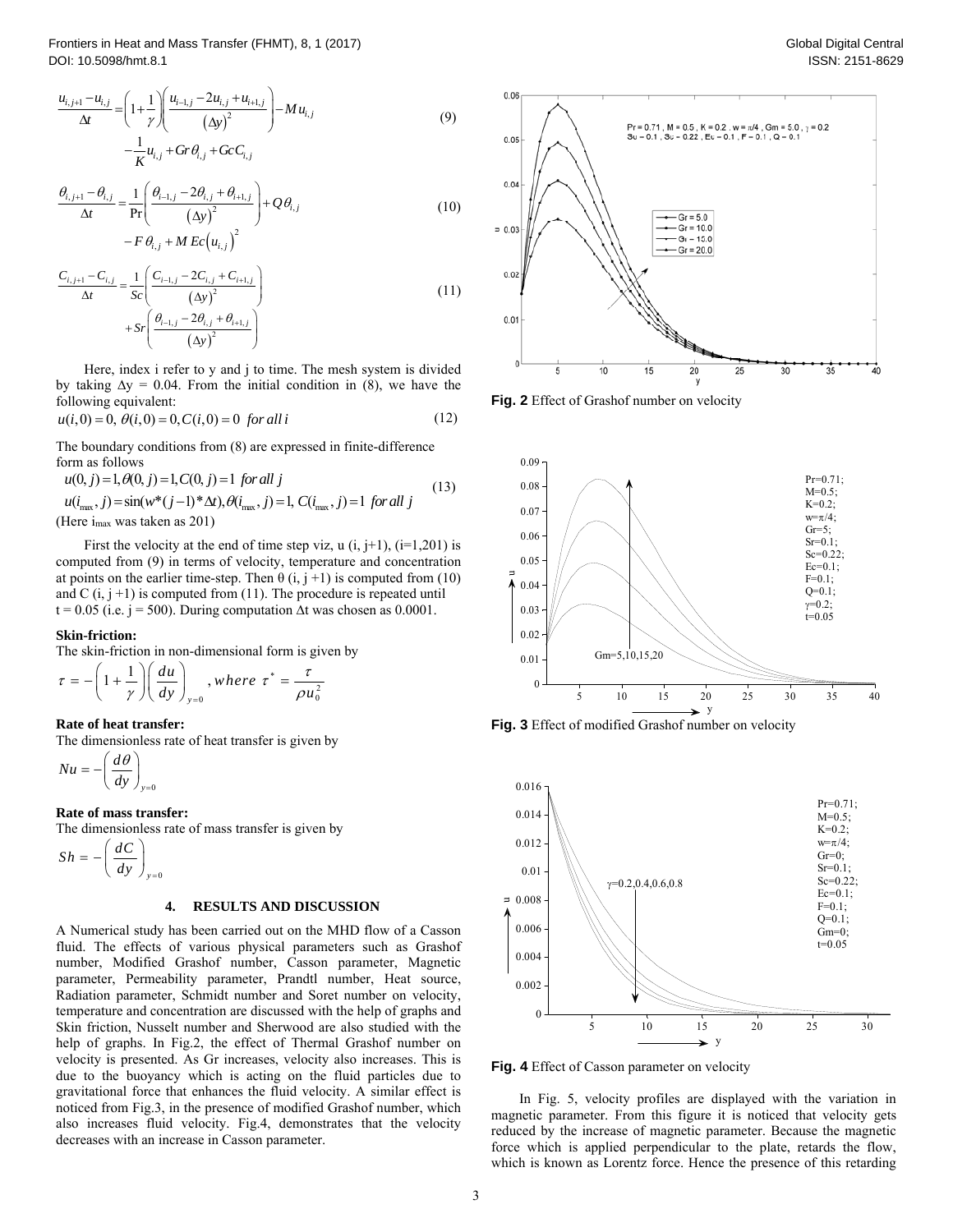force reduces the fluid velocity. Fig.6 shows that the velocity increases with an increase in permeability parameter. This is due to the fact that increasing values of K reduces the drag force which assists the fluid considerably to move fast. Fig. 7 depicts the variations in velocity













**Fig. 10** Effect of Prandtl number on temperature

 $\rightarrow$  V

From this figure it is noticed that, velocity decreases as Sc increases. Physically it is true that if the concentration increases the density of the fluid increases which results a decrease in fluid particles. Fig.8 demonstrates that the velocity decreases with an increase in Prandtl number. The velocity profile for different values of Sr is plotted in the Fig. 9. It is found that the velocity increases with increasing values of Sr.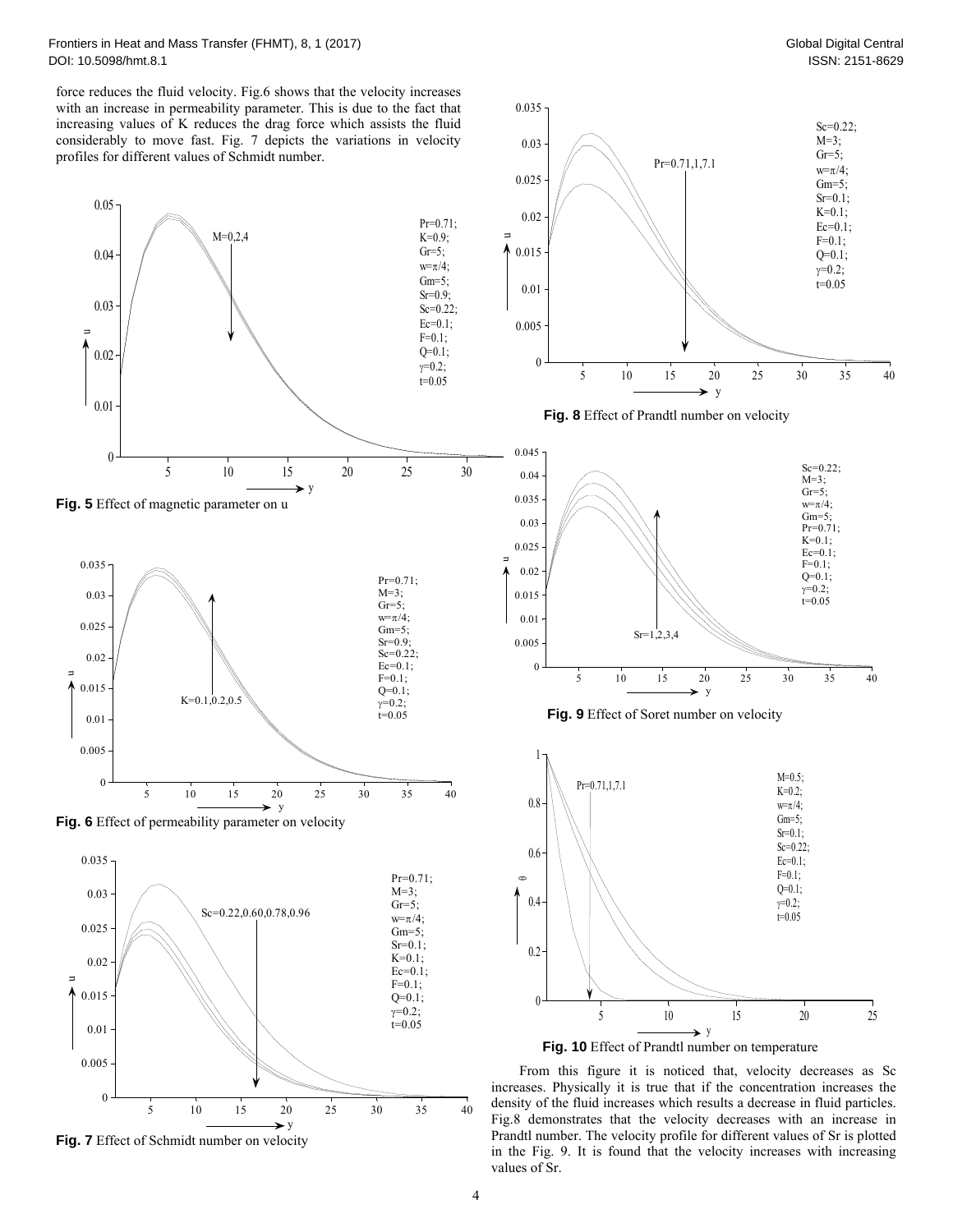

Fig. 11 Effect of heat source on temperature



**Fig. 12** Effect of Radiation parameter on temperature



**Fig. 13** Effect of Schmidt number on concentration



**Fig. 14** Effect of Soret number on concentration



**Fig. 15** Effect of modified Grashof number on skin friction

Fig. 10 indicates that a rise in Pr substantially reduces the temperature in the viscous fluid. It can be found from Fig.10 that the solutal boundary layer thickness of the fluid enhances with the increase of Pr. Fig.11, depicts the effect of heat source on temperature. It is noticed that the temperature is increased by an increase in the heat source by the fluid. The central reason behind this effect is that the heat source causes an increase in the kinetic energy as well as thermal energy of the fluid. The momentum and thermal boundary layers get thinner in case of heat source fluids.Fig.12 demonstrates the effect of radiation parameter on temperature. It is observed that temperature decreases as radiation parameter increases. Influence of Schmidt number on concentration is shown in Fig.13, from this figure it is noticed that concentration decreases with an increase in Schmidt number. Because, Schmidt number is a dimensionless number defined as the ratio of momentum diffusivity and mass diffusivity, and is used to characterize fluid flows in which there are simultaneous momentum and mass diffusion convection processes. Therefore concentration boundary layer decreases with an increase in Schmidt number.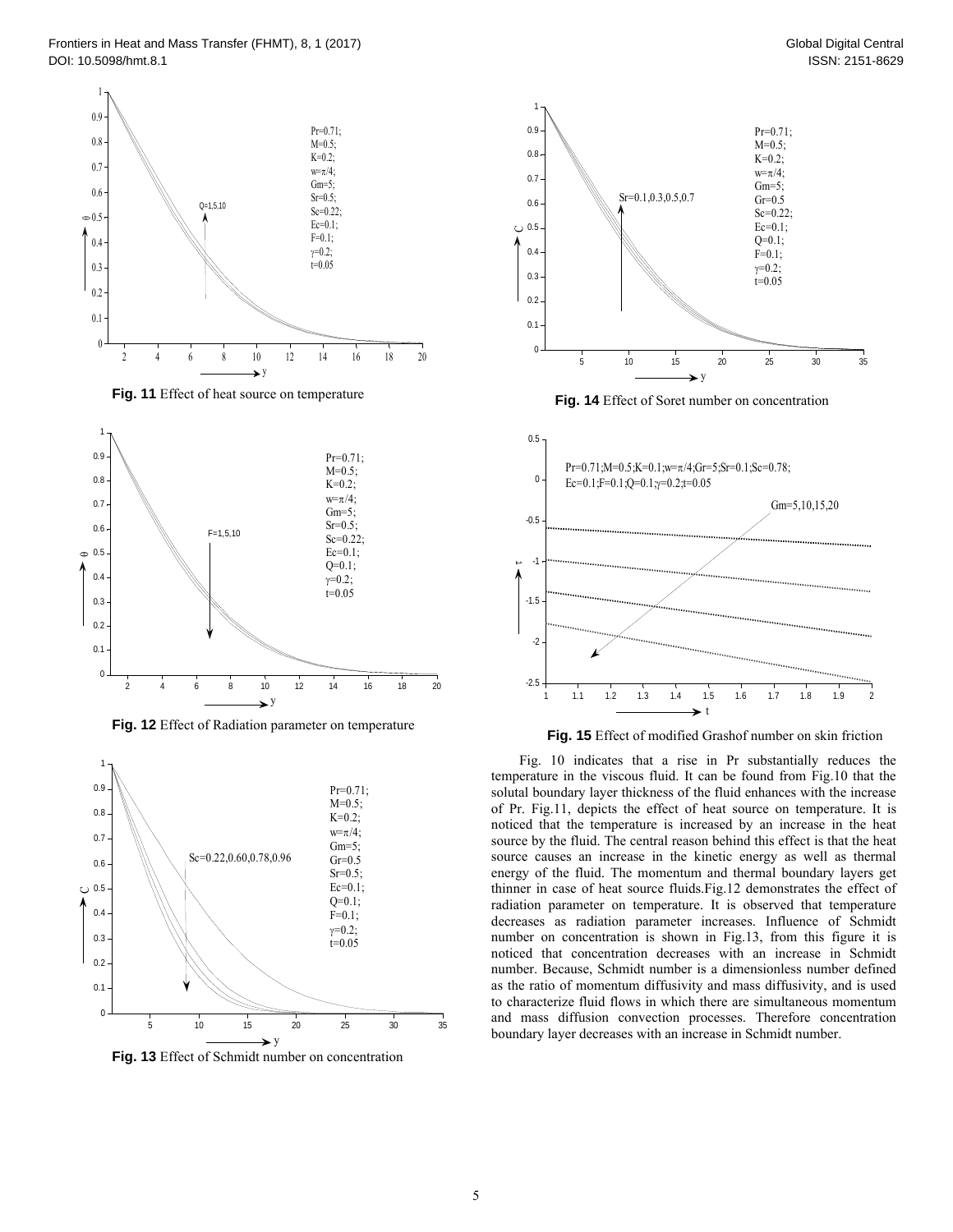

**Fig. 16** Effect of Casson parameter on skin friction



**Fig. 17** Effect of Prandtl number on Heat transfer rate







**Fig. 19** Effect of radiation parameter on heat transfer rate



**Fig. 20** Effect of Schmidt number on mass transfer rate



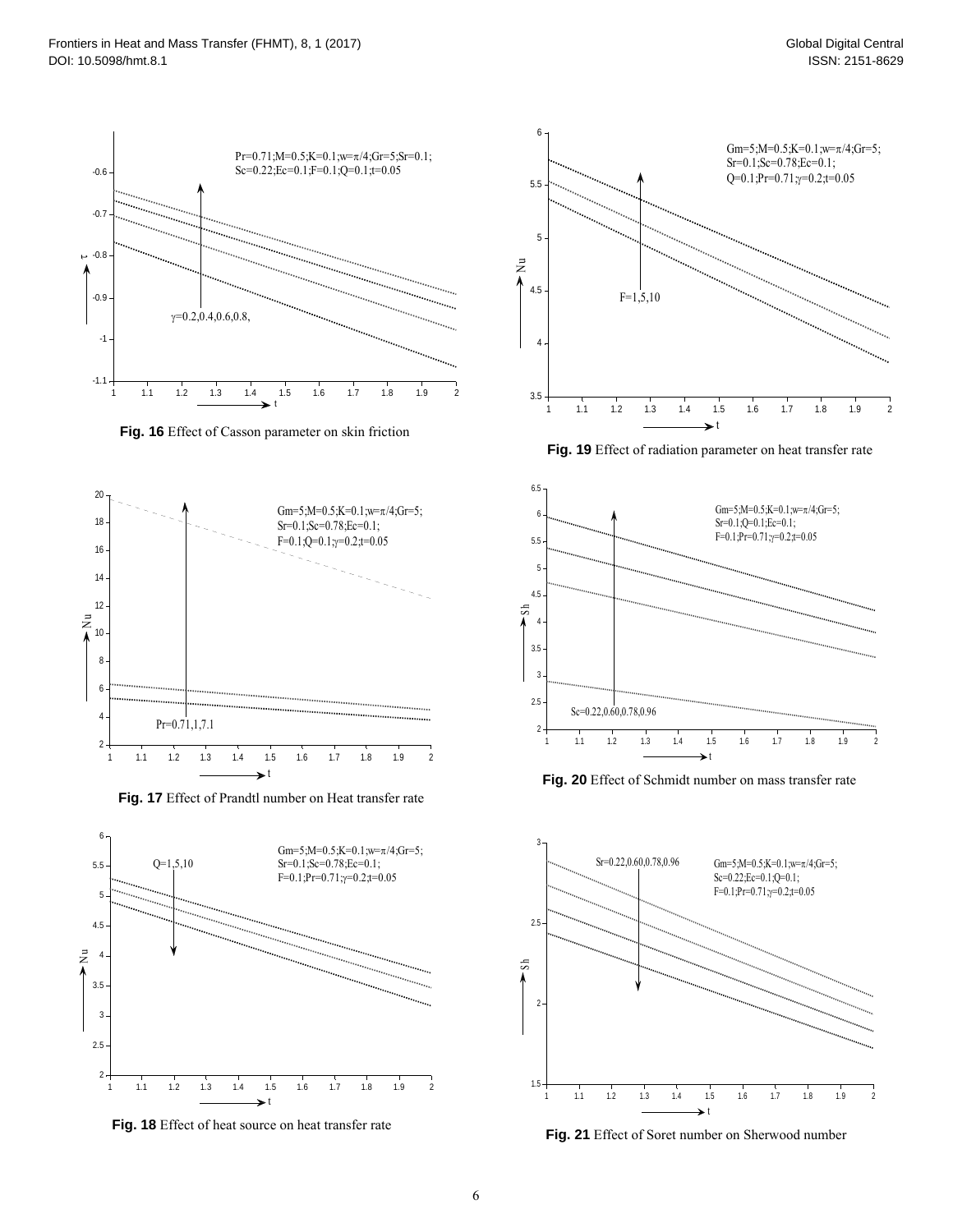From Fig. 14, we observe that the concentration increases as Soret number increases. Figs.15 and 16 shows that skin friction decreases with increasing values of Modified Grashof Number, 'Gm', Casson parameter,  $\gamma$ , Fig. 17 we observed that the Nusselt number decreases with an increase values of Prandtl number and heat source parameter while it increase with increasing value of radiation parameter. From Fig.20 it is observed that Sherwood number increases with an increase in Schmidt number 'Sc' while it decreases in case of Soret Number 'Sr'.

# **5. CONCLUSIONS**

An analysis is performed to investigate the effects of Joule heating and Soret effect (Thermal diffusion) on unsteady, incompressible, electrically conducting radiative heat and mass transfer MHD flow of casson fluid past an infinite vertical plate with constant wall temperature and mass diffusion. The dimensionless governing equations are solved by Finite difference method. The results for velocity, temperature and concentration plotted graphically. And the following conclusions are made:

- As Gr increases, velocity also increases. This is due to the buoyancy which is acting on the fluid particles due to gravitational force that enhances the fluid velocity also it has been happen when modified Grashof number increased.
- It is found that velocity gets reduced by the increase of magnetic parameter it is due to the fact that retarding force drag the velocity while it decreases with an increase in permeability parameter.
- It is interesting note that the solutal boundary layer thickness of the fluid increases as Prandtl number increases. But a reverse effect is found with increase of radiation parameter.
- It is noticed that concentration decreases with an increase in Schmidt number however it increases an increase in soret number.
- skin friction enhances with an a reduction in Modified Grashof Number 'Gm' as well as Casson parameter, ' $\gamma$ ', whereas the Nusselt number decreases with an increase in Prandtl number while it increases as radiation parameter increases and finally it is observed that Sherwood number increases with an increase in Schmidt number 'Sc' while it decreases in case of Soret Number 'Sr'.

# **ACKNOWLEDGEMENTS**

The authors are thankful to the reviewers for their suggestions, which have significantly improved the quality of our research paper.

# **NOMENCLATURE**

- *B* 0 : Magnetic field coefficient
- C: Species concentration
- $C_f$ : Local skin friction coefficient
- $C_p$ <sup>:</sup> Specific heat at constant pressure
- $C_w$ : **Wall dimensional concentration**
- $C_{\infty}$ :
- $C_{\infty}$ : Ambient temperature<br>  $C^*$ : Dimensional concenti *C*<sup>\*</sup>: Dimensional concentration<br>D: Mass diffusivity<br>D<sub>1</sub>: Thermal diffusivity
- 
- 
- *eb*: Planck's Constnat
- 
- *F* : Radiation parameter<br>*g* : Gravitational acceleration
- *G r* : Grashof number
- *Gm* : Solutal Grashof number
- J : Current density
- *K* : Permeability parameter
- $K_{\lambda w}$ : Absorption coefficient
- *N* : Dimensionless material parameter
- *Nu<sub>x</sub>*: Local Nusselt Number
- n: Scalar constant
- Pr: Prandtl number
- 
- $Q$ : Heat source parameter  $Q_0$ : Volumetric rate of heat generation or absorption
- $q_w$  : Heat flux per unit area at the plate
- R: Coefficient of chemical reaction
- *Sr* : Soret effect
- *t* : Dimensionless time
- *T* : Temperature in the boundary layer
- *T*  $\cdot$  : Wall dimensional temperature
- *T*<sub>*n*</sub>: Ambient temperature
- $u, v$ : Components of the velocities
- $x, y$ : Co-ordinate system

## **Greek Symbols**

- $\alpha$ : Characteristic dimension of the flow fluid
- $\beta$ <sub>r</sub> : : Coefficient of volume expansion for heat transfer
- $\beta$ : Coefficient of volume expansion for mass transfer
- $\kappa$ : Thermal conductivity of the fluid
- $\varepsilon$ : Scalar constant  $\leq$  1)
- $n$ : Dimensionless normal distance
- $\gamma$ : Chemical reaction parameter
- $\mu$ : Viscosity of the fluid
- $\rho$ : Density of the fluid
- $\sigma$ : Magnetic permeability of the fluid
- $v$ : Kinematic viscosity
	- **Superscripts**
	- ': Differentiation with respect to 'y' \*: Dimensional parameters
	-
- 
- 
- **Subscripts**<br> *w* : Wall condition<br>  $\infty$  : Free stream condition

#### **6. REFERENCES:**

Vajravelu, K., and Mukhopadhyay, S., 2013, "Diffusion of Chemically reactive Species in Casson Fluid Flow over an Unsteady Permeable Stretching Surface," *J. Hydrodyn*. **25**, 591-598. http://dx.doi.org/10.1016/s1001-6058(11)60400-x

Dash R. K., Mehta K. N., and Jayaraman G., 1996, "Casson Fluid flow in a Pipe Filled With a Homogeneous Porous Medium," *International Journal of Engineering Science*. **34**(10), 1145–1156. http://dx.doi.org/10.1016/0020-7225(96)00012-2

Nadeem, S., *Haq*, R.U., Akbar, N.S., and Khan Z.H., 2013, "MHD Three-Dimensional Casson Fluid Flow Past a Porous Linearly Stretching Sheet," *Alexandria Engineering Journal*, **52**, 577-582. http://dx.doi.org/10.1016/j.aej.2013.08.005

Nadeem S., Haq R.U., and Lee, C., 2012, "MHD Flow of a Casson Fluid over an Exponentially Shrinking Sheet," *Scientia Iranica*, Vol.19, pp.1550–1553.

http://dx.doi.org/10.1016/j.scient.2012.10.021

Pramanik, S, 2014, "Casson Fluid Flow And Heat Transfer Past an Exponentially Porous Stretching Surface in the Presence of Thermal